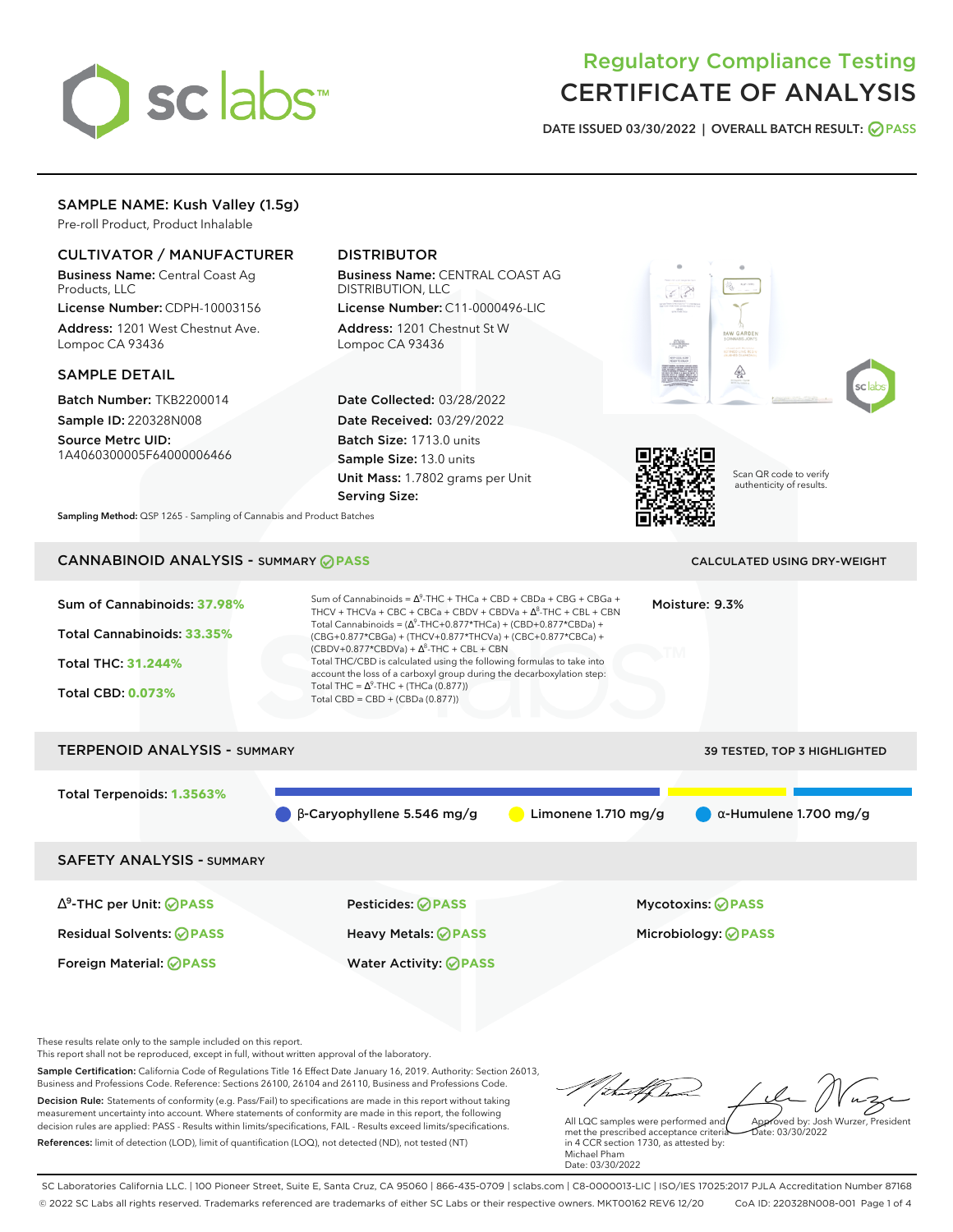



**KUSH VALLEY (1.5G) | DATE ISSUED 03/30/2022 | OVERALL BATCH RESULT: PASS**

### **CANNABINOID TEST RESULTS** - 03/30/2022 **PASS**

Tested by high-performance liquid chromatography with diode-array detection (HPLC-DAD). Calculated using Dry-Weight. **Method:** QSP 1157 - Analysis of Cannabinoids by HPLC-DAD

#### TOTAL CANNABINOIDS: **33.35%**

Total Cannabinoids (Total THC) + (Total CBD) + (Total CBG) + (Total THCV) + (Total CBC) +  $(Total CBDV) +  $\Delta^8$ -THC + CBL + CBN$ 

TOTAL THC: **31.244%** Total THC (Δ<sup>9</sup>-THC+0.877\*THCa)

TOTAL CBD: **0.073%** Total CBD (CBD+0.877\*CBDa)

TOTAL CBG: 1.42% Total CBG (CBG+0.877\*CBGa)

TOTAL THCV: 0.189% Total THCV (THCV+0.877\*THCVa)

TOTAL CBC: 0.425% Total CBC (CBC+0.877\*CBCa)

TOTAL CBDV: ND Total CBDV (CBDV+0.877\*CBDVa)

| <b>COMPOUND</b> | LOD/LOQ<br>(mg/g)          | <b>MEASUREMENT</b><br><b>UNCERTAINTY</b><br>(mg/g) | <b>RESULT</b><br>(mg/g) | <b>RESULT</b><br>(%) |
|-----------------|----------------------------|----------------------------------------------------|-------------------------|----------------------|
| <b>THCa</b>     | 0.05 / 0.14                | ±7.073                                             | 353.64                  | 35.364               |
| <b>CBGa</b>     | 0.1/0.2                    | ±0.61                                              | 15.1                    | 1.51                 |
| <b>CBCa</b>     | 0.07 / 0.28                | ±0.185                                             | 4.85                    | 0.485                |
| $\Delta^9$ -THC | 0.06/0.26                  | ±0.062                                             | 2.30                    | 0.230                |
| <b>THCVa</b>    | 0.07/0.20                  | ±0.080                                             | 2.15                    | 0.215                |
| <b>CBG</b>      | 0.06/0.19                  | ±0.030                                             | 0.98                    | 0.098                |
| <b>CBDa</b>     | 0.02/0.19                  | ±0.019                                             | 0.83                    | 0.083                |
| $\wedge^8$ -THC | 0.1/0.4                    | N/A                                                | <b>ND</b>               | <b>ND</b>            |
| <b>THCV</b>     | 0.1/0.2                    | N/A                                                | <b>ND</b>               | <b>ND</b>            |
| <b>CBD</b>      | 0.07/0.29                  | N/A                                                | <b>ND</b>               | <b>ND</b>            |
| <b>CBDV</b>     | 0.04 / 0.15                | N/A                                                | <b>ND</b>               | <b>ND</b>            |
| <b>CBDVa</b>    | 0.03 / 0.53                | N/A                                                | <b>ND</b>               | <b>ND</b>            |
| <b>CBL</b>      | 0.06 / 0.24                | N/A                                                | <b>ND</b>               | <b>ND</b>            |
| <b>CBN</b>      | 0.1 / 0.3                  | N/A                                                | <b>ND</b>               | <b>ND</b>            |
| <b>CBC</b>      | 0.2 / 0.5                  | N/A                                                | <b>ND</b>               | <b>ND</b>            |
|                 | <b>SUM OF CANNABINOIDS</b> |                                                    | 379.8 mg/g              | 37.98%               |

#### **UNIT MASS: 1.7802 grams per Unit**

| $\Delta^9$ -THC per Unit               | 1100 per-package limit | 4.09 mg/unit   | <b>PASS</b> |
|----------------------------------------|------------------------|----------------|-------------|
| <b>Total THC per Unit</b>              |                        | 556.21 mg/unit |             |
| <b>CBD per Unit</b>                    |                        | <b>ND</b>      |             |
| <b>Total CBD per Unit</b>              |                        | $1.30$ mg/unit |             |
| <b>Sum of Cannabinoids</b><br>per Unit |                        | 676.1 mg/unit  |             |
| <b>Total Cannabinoids</b><br>per Unit  |                        | 593.7 mg/unit  |             |

#### **MOISTURE TEST RESULT**

**9.3%** Tested 03/29/2022 **Method:** QSP 1224 - Loss on Drying (Moisture)

## **TERPENOID TEST RESULTS** - 03/30/2022

Terpene analysis utilizing gas chromatography-flame ionization detection (GC-FID). **Method:** QSP 1192 - Analysis of Terpenoids by GC-FID

| <b>COMPOUND</b>          | LOD/LOQ<br>(mg/g) | <b>MEASUREMENT</b><br><b>UNCERTAINTY</b><br>(mg/g) | <b>RESULT</b><br>(mg/g)                          | <b>RESULT</b><br>(%) |
|--------------------------|-------------------|----------------------------------------------------|--------------------------------------------------|----------------------|
| β-Caryophyllene          | 0.004 / 0.012     | ±0.1536                                            | 5.546                                            | 0.5546               |
| Limonene                 | 0.005 / 0.016     | ±0.0190                                            | 1.710                                            | 0.1710               |
| $\alpha$ -Humulene       | 0.009/0.029       | ±0.0425                                            | 1.700                                            | 0.1700               |
| Linalool                 | 0.009 / 0.032     | ±0.0242                                            | 0.816                                            | 0.0816               |
| $\alpha$ -Bisabolol      | 0.008 / 0.026     | ±0.0325                                            | 0.783                                            | 0.0783               |
| $trans-\beta$ -Farnesene | 0.008 / 0.025     | ±0.0205                                            | 0.741                                            | 0.0741               |
| <b>Myrcene</b>           | 0.008 / 0.025     | ±0.0051                                            | 0.512                                            | 0.0512               |
| Fenchol                  | 0.010 / 0.034     | ±0.0113                                            | 0.376                                            | 0.0376               |
| <b>Terpineol</b>         | 0.009 / 0.031     | ±0.0152                                            | 0.317                                            | 0.0317               |
| Terpinolene              | 0.008 / 0.026     | ±0.0036                                            | 0.224                                            | 0.0224               |
| Caryophyllene<br>Oxide   | 0.010 / 0.033     | ±0.0064                                            | 0.178                                            | 0.0178               |
| <b>B-Pinene</b>          | 0.004 / 0.014     | ±0.0014                                            | 0.160                                            | 0.0160               |
| Nerolidol                | 0.006 / 0.019     | ±0.0066                                            | 0.134                                            | 0.0134               |
| <b>Borneol</b>           | 0.005 / 0.016     | ±0.0029                                            | 0.089                                            | 0.0089               |
| Valencene                | 0.009 / 0.030     | ±0.0040                                            | 0.075                                            | 0.0075               |
| β-Ocimene                | 0.006 / 0.020     | ±0.0016                                            | 0.065                                            | 0.0065               |
| $\alpha$ -Pinene         | 0.005 / 0.017     | ±0.0004                                            | 0.064                                            | 0.0064               |
| Fenchone                 | 0.009 / 0.028     | ±0.0007                                            | 0.031                                            | 0.0031               |
| Camphene                 | 0.005 / 0.015     | ±0.0002                                            | 0.021                                            | 0.0021               |
| Geraniol                 | 0.002 / 0.007     | ±0.0007                                            | 0.021                                            | 0.0021               |
| $\Delta^3$ -Carene       | 0.005 / 0.018     | N/A                                                | <loq< th=""><th><loq< th=""></loq<></th></loq<>  | <loq< th=""></loq<>  |
| Eucalyptol               | 0.006 / 0.018     | N/A                                                | <loq< th=""><th><loq< th=""></loq<></th></loq<>  | <loq< th=""></loq<>  |
| $\gamma$ -Terpinene      | 0.006 / 0.018     | N/A                                                | <loq< th=""><th><loq< th=""></loq<></th></loq<>  | <loq< th=""></loq<>  |
| Sabinene Hydrate         | 0.006 / 0.022     | N/A                                                | <loq< th=""><th><math>&lt;</math>LOQ</th></loq<> | $<$ LOQ              |
| Sabinene                 | 0.004 / 0.014     | N/A                                                | <b>ND</b>                                        | <b>ND</b>            |
| $\alpha$ -Phellandrene   | 0.006 / 0.020     | N/A                                                | <b>ND</b>                                        | ND                   |
| $\alpha$ -Terpinene      | 0.005 / 0.017     | N/A                                                | ND                                               | <b>ND</b>            |
| p-Cymene                 | 0.005 / 0.016     | N/A                                                | <b>ND</b>                                        | <b>ND</b>            |
| Isopulegol               | 0.005 / 0.016     | N/A                                                | ND                                               | <b>ND</b>            |
| Camphor                  | 0.006 / 0.019     | N/A                                                | <b>ND</b>                                        | <b>ND</b>            |
| Isoborneol               | 0.004 / 0.012     | N/A                                                | ND                                               | ND                   |
| Menthol                  | 0.008 / 0.025     | N/A                                                | ND                                               | ND                   |
| Nerol                    | 0.003 / 0.011     | N/A                                                | <b>ND</b>                                        | ND                   |
| Citronellol              | 0.003 / 0.010     | N/A                                                | <b>ND</b>                                        | ND                   |
| Pulegone                 | 0.003 / 0.011     | N/A                                                | ND                                               | ND                   |
| <b>Geranyl Acetate</b>   | 0.004 / 0.014     | N/A                                                | ND                                               | ND                   |
| $\alpha$ -Cedrene        | 0.005 / 0.016     | N/A                                                | <b>ND</b>                                        | <b>ND</b>            |
| Guaiol                   | 0.009 / 0.030     | N/A                                                | ND                                               | ND                   |
| Cedrol                   | 0.008 / 0.027     | N/A                                                | <b>ND</b>                                        | ND                   |
| <b>TOTAL TERPENOIDS</b>  |                   |                                                    | 13.563 mg/g                                      | 1.3563%              |

SC Laboratories California LLC. | 100 Pioneer Street, Suite E, Santa Cruz, CA 95060 | 866-435-0709 | sclabs.com | C8-0000013-LIC | ISO/IES 17025:2017 PJLA Accreditation Number 87168 © 2022 SC Labs all rights reserved. Trademarks referenced are trademarks of either SC Labs or their respective owners. MKT00162 REV6 12/20 CoA ID: 220328N008-001 Page 2 of 4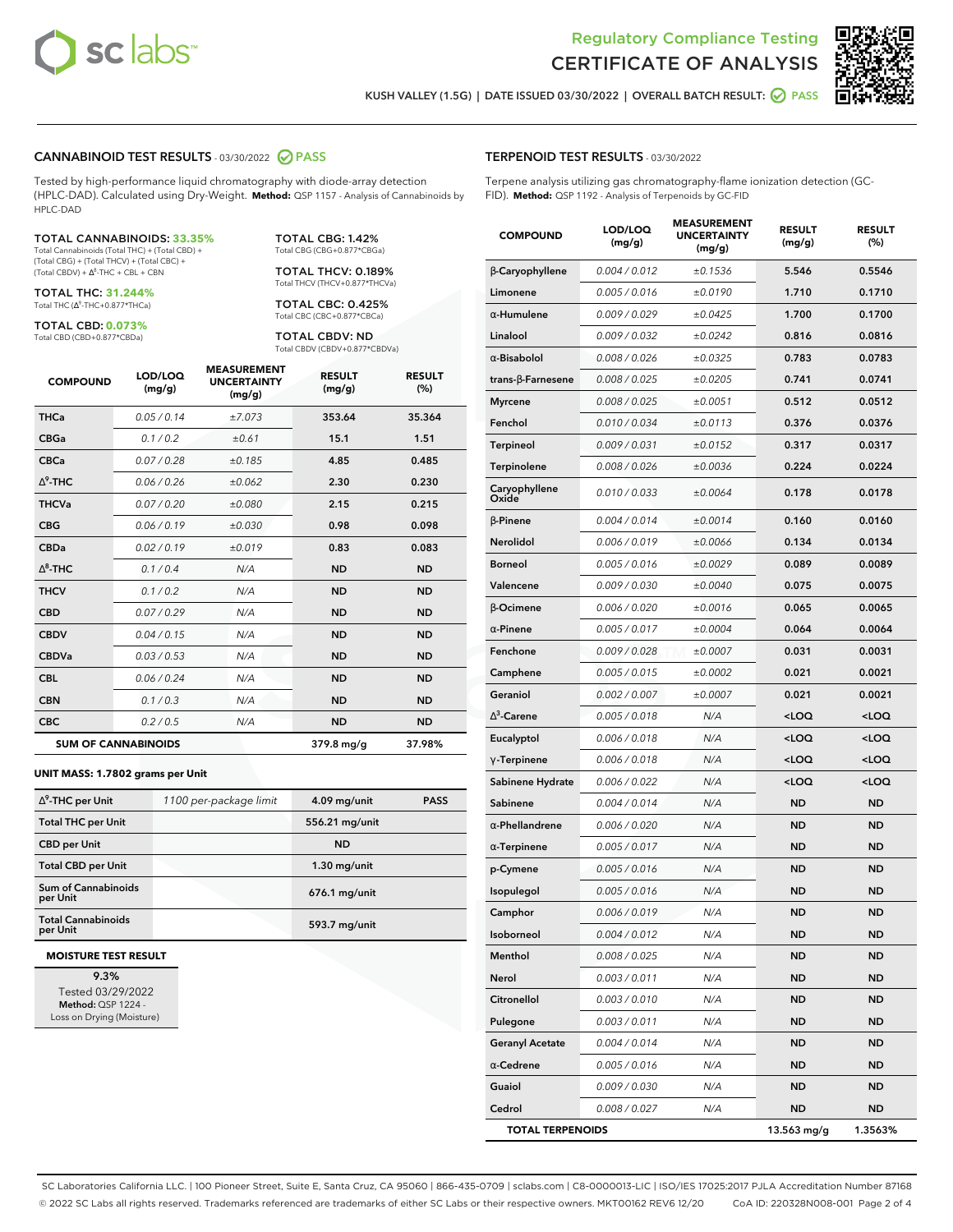



**KUSH VALLEY (1.5G) | DATE ISSUED 03/30/2022 | OVERALL BATCH RESULT: PASS**

# **CATEGORY 1 PESTICIDE TEST RESULTS** - 03/30/2022 **PASS**

Pesticide and plant growth regulator analysis utilizing high-performance liquid chromatography-mass spectrometry (HPLC-MS) or gas chromatography-mass spectrometry (GC-MS). \*GC-MS utilized where indicated. **Method:** QSP 1212 - Analysis of Pesticides and Mycotoxins by LC-MS or QSP 1213 - Analysis of Pesticides by GC-MS

| 0.03 / 0.08<br>Aldicarb<br>$\ge$ LOD<br><b>ND</b><br><b>PASS</b><br>N/A<br>Carbofuran<br>0.02 / 0.05<br>$\ge$ LOD<br>N/A<br><b>ND</b><br><b>PASS</b><br>Chlordane*<br>0.03 / 0.08<br>N/A<br><b>ND</b><br><b>PASS</b><br>$\ge$ LOD<br>Chlorfenapyr*<br>0.03/0.10<br>N/A<br><b>ND</b><br><b>PASS</b><br>$\ge$ LOD<br>0.02/0.06<br>$>$ LOD<br>N/A<br><b>ND</b><br><b>PASS</b><br>Chlorpyrifos<br>Coumaphos<br>0.02 / 0.07<br>$\ge$ LOD<br>N/A<br><b>ND</b><br><b>PASS</b><br>Daminozide<br>0.02 / 0.07<br>$\ge$ LOD<br>N/A<br><b>ND</b><br><b>PASS</b><br><b>Dichlorvos</b><br>0.03/0.09<br>N/A<br><b>ND</b><br><b>PASS</b><br>$\ge$ LOD<br>(DDVP)<br><b>Dimethoate</b><br>0.03 / 0.08<br>N/A<br><b>ND</b><br><b>PASS</b><br>$\ge$ LOD<br>0.03/0.10<br><b>ND</b><br><b>PASS</b><br>Ethoprophos<br>$\ge$ LOD<br>N/A<br>0.02 / 0.06<br><b>PASS</b><br>Etofenprox<br>$\ge$ LOD<br>N/A<br><b>ND</b><br>0.03/0.08<br>N/A<br><b>ND</b><br><b>PASS</b><br>Fenoxycarb<br>$>$ LOD<br>0.03 / 0.08<br><b>ND</b><br>Fipronil<br>$\ge$ LOD<br>N/A<br><b>PASS</b><br>Imazalil<br>0.02 / 0.06<br>N/A<br><b>ND</b><br>$\ge$ LOD<br><b>PASS</b><br><b>Methiocarb</b><br>0.02 / 0.07<br>$\ge$ LOD<br>N/A<br><b>ND</b><br><b>PASS</b><br>N/A<br><b>ND</b><br><b>PASS</b><br>Parathion-methyl<br>0.03/0.10<br>$\ge$ LOD<br>0.03/0.09<br>N/A<br>$\ge$ LOD<br><b>ND</b><br><b>PASS</b><br><b>Mevinphos</b><br>Paclobutrazol<br>0.02 / 0.05<br>N/A<br><b>ND</b><br><b>PASS</b><br>$\ge$ LOD<br>0.03/0.09<br>N/A<br><b>ND</b><br>$\ge$ LOD<br><b>PASS</b><br>Propoxur<br>0.03 / 0.08<br>N/A<br><b>ND</b><br><b>PASS</b><br>Spiroxamine<br>$>$ LOD<br>0.03/0.10<br><b>ND</b><br><b>PASS</b><br>Thiacloprid<br>$\ge$ LOD<br>N/A | <b>COMPOUND</b> | LOD/LOQ<br>$(\mu g/g)$ | <b>ACTION</b><br><b>LIMIT</b><br>$(\mu g/g)$ | <b>MEASUREMENT</b><br><b>UNCERTAINTY</b><br>$(\mu g/g)$ | <b>RESULT</b><br>$(\mu g/g)$ | <b>RESULT</b> |
|----------------------------------------------------------------------------------------------------------------------------------------------------------------------------------------------------------------------------------------------------------------------------------------------------------------------------------------------------------------------------------------------------------------------------------------------------------------------------------------------------------------------------------------------------------------------------------------------------------------------------------------------------------------------------------------------------------------------------------------------------------------------------------------------------------------------------------------------------------------------------------------------------------------------------------------------------------------------------------------------------------------------------------------------------------------------------------------------------------------------------------------------------------------------------------------------------------------------------------------------------------------------------------------------------------------------------------------------------------------------------------------------------------------------------------------------------------------------------------------------------------------------------------------------------------------------------------------------------------------------------------------------------------------------------------------------------|-----------------|------------------------|----------------------------------------------|---------------------------------------------------------|------------------------------|---------------|
|                                                                                                                                                                                                                                                                                                                                                                                                                                                                                                                                                                                                                                                                                                                                                                                                                                                                                                                                                                                                                                                                                                                                                                                                                                                                                                                                                                                                                                                                                                                                                                                                                                                                                                    |                 |                        |                                              |                                                         |                              |               |
|                                                                                                                                                                                                                                                                                                                                                                                                                                                                                                                                                                                                                                                                                                                                                                                                                                                                                                                                                                                                                                                                                                                                                                                                                                                                                                                                                                                                                                                                                                                                                                                                                                                                                                    |                 |                        |                                              |                                                         |                              |               |
|                                                                                                                                                                                                                                                                                                                                                                                                                                                                                                                                                                                                                                                                                                                                                                                                                                                                                                                                                                                                                                                                                                                                                                                                                                                                                                                                                                                                                                                                                                                                                                                                                                                                                                    |                 |                        |                                              |                                                         |                              |               |
|                                                                                                                                                                                                                                                                                                                                                                                                                                                                                                                                                                                                                                                                                                                                                                                                                                                                                                                                                                                                                                                                                                                                                                                                                                                                                                                                                                                                                                                                                                                                                                                                                                                                                                    |                 |                        |                                              |                                                         |                              |               |
|                                                                                                                                                                                                                                                                                                                                                                                                                                                                                                                                                                                                                                                                                                                                                                                                                                                                                                                                                                                                                                                                                                                                                                                                                                                                                                                                                                                                                                                                                                                                                                                                                                                                                                    |                 |                        |                                              |                                                         |                              |               |
|                                                                                                                                                                                                                                                                                                                                                                                                                                                                                                                                                                                                                                                                                                                                                                                                                                                                                                                                                                                                                                                                                                                                                                                                                                                                                                                                                                                                                                                                                                                                                                                                                                                                                                    |                 |                        |                                              |                                                         |                              |               |
|                                                                                                                                                                                                                                                                                                                                                                                                                                                                                                                                                                                                                                                                                                                                                                                                                                                                                                                                                                                                                                                                                                                                                                                                                                                                                                                                                                                                                                                                                                                                                                                                                                                                                                    |                 |                        |                                              |                                                         |                              |               |
|                                                                                                                                                                                                                                                                                                                                                                                                                                                                                                                                                                                                                                                                                                                                                                                                                                                                                                                                                                                                                                                                                                                                                                                                                                                                                                                                                                                                                                                                                                                                                                                                                                                                                                    |                 |                        |                                              |                                                         |                              |               |
|                                                                                                                                                                                                                                                                                                                                                                                                                                                                                                                                                                                                                                                                                                                                                                                                                                                                                                                                                                                                                                                                                                                                                                                                                                                                                                                                                                                                                                                                                                                                                                                                                                                                                                    |                 |                        |                                              |                                                         |                              |               |
|                                                                                                                                                                                                                                                                                                                                                                                                                                                                                                                                                                                                                                                                                                                                                                                                                                                                                                                                                                                                                                                                                                                                                                                                                                                                                                                                                                                                                                                                                                                                                                                                                                                                                                    |                 |                        |                                              |                                                         |                              |               |
|                                                                                                                                                                                                                                                                                                                                                                                                                                                                                                                                                                                                                                                                                                                                                                                                                                                                                                                                                                                                                                                                                                                                                                                                                                                                                                                                                                                                                                                                                                                                                                                                                                                                                                    |                 |                        |                                              |                                                         |                              |               |
|                                                                                                                                                                                                                                                                                                                                                                                                                                                                                                                                                                                                                                                                                                                                                                                                                                                                                                                                                                                                                                                                                                                                                                                                                                                                                                                                                                                                                                                                                                                                                                                                                                                                                                    |                 |                        |                                              |                                                         |                              |               |
|                                                                                                                                                                                                                                                                                                                                                                                                                                                                                                                                                                                                                                                                                                                                                                                                                                                                                                                                                                                                                                                                                                                                                                                                                                                                                                                                                                                                                                                                                                                                                                                                                                                                                                    |                 |                        |                                              |                                                         |                              |               |
|                                                                                                                                                                                                                                                                                                                                                                                                                                                                                                                                                                                                                                                                                                                                                                                                                                                                                                                                                                                                                                                                                                                                                                                                                                                                                                                                                                                                                                                                                                                                                                                                                                                                                                    |                 |                        |                                              |                                                         |                              |               |
|                                                                                                                                                                                                                                                                                                                                                                                                                                                                                                                                                                                                                                                                                                                                                                                                                                                                                                                                                                                                                                                                                                                                                                                                                                                                                                                                                                                                                                                                                                                                                                                                                                                                                                    |                 |                        |                                              |                                                         |                              |               |
|                                                                                                                                                                                                                                                                                                                                                                                                                                                                                                                                                                                                                                                                                                                                                                                                                                                                                                                                                                                                                                                                                                                                                                                                                                                                                                                                                                                                                                                                                                                                                                                                                                                                                                    |                 |                        |                                              |                                                         |                              |               |
|                                                                                                                                                                                                                                                                                                                                                                                                                                                                                                                                                                                                                                                                                                                                                                                                                                                                                                                                                                                                                                                                                                                                                                                                                                                                                                                                                                                                                                                                                                                                                                                                                                                                                                    |                 |                        |                                              |                                                         |                              |               |
|                                                                                                                                                                                                                                                                                                                                                                                                                                                                                                                                                                                                                                                                                                                                                                                                                                                                                                                                                                                                                                                                                                                                                                                                                                                                                                                                                                                                                                                                                                                                                                                                                                                                                                    |                 |                        |                                              |                                                         |                              |               |
|                                                                                                                                                                                                                                                                                                                                                                                                                                                                                                                                                                                                                                                                                                                                                                                                                                                                                                                                                                                                                                                                                                                                                                                                                                                                                                                                                                                                                                                                                                                                                                                                                                                                                                    |                 |                        |                                              |                                                         |                              |               |
|                                                                                                                                                                                                                                                                                                                                                                                                                                                                                                                                                                                                                                                                                                                                                                                                                                                                                                                                                                                                                                                                                                                                                                                                                                                                                                                                                                                                                                                                                                                                                                                                                                                                                                    |                 |                        |                                              |                                                         |                              |               |
|                                                                                                                                                                                                                                                                                                                                                                                                                                                                                                                                                                                                                                                                                                                                                                                                                                                                                                                                                                                                                                                                                                                                                                                                                                                                                                                                                                                                                                                                                                                                                                                                                                                                                                    |                 |                        |                                              |                                                         |                              |               |

# **CATEGORY 2 PESTICIDE TEST RESULTS** - 03/30/2022 **PASS**

| <b>COMPOUND</b>          | LOD/LOO<br>$(\mu g/g)$ | <b>ACTION</b><br><b>LIMIT</b><br>(µg/g) | <b>MEASUREMENT</b><br><b>UNCERTAINTY</b><br>$(\mu g/g)$ | <b>RESULT</b><br>$(\mu g/g)$ | <b>RESULT</b> |  |
|--------------------------|------------------------|-----------------------------------------|---------------------------------------------------------|------------------------------|---------------|--|
| Abamectin                | 0.03/0.10              | 0.1                                     | N/A                                                     | <b>ND</b>                    | <b>PASS</b>   |  |
| Acephate                 | 0.02/0.07              | 0.1                                     | N/A                                                     | <b>ND</b>                    | <b>PASS</b>   |  |
| Acequinocyl              | 0.02/0.07              | 0.1                                     | N/A                                                     | <b>ND</b>                    | <b>PASS</b>   |  |
| Acetamiprid              | 0.02/0.05              | 0.1                                     | N/A                                                     | <b>ND</b>                    | <b>PASS</b>   |  |
| Azoxystrobin             | 0.02/0.07              | 0.1                                     | N/A                                                     | <b>ND</b>                    | <b>PASS</b>   |  |
| <b>Bifenazate</b>        | 0.01/0.04              | 0.1                                     | N/A                                                     | <b>ND</b>                    | <b>PASS</b>   |  |
| <b>Bifenthrin</b>        | 0.02/0.05              | 3                                       | N/A                                                     | <b>ND</b>                    | <b>PASS</b>   |  |
| <b>Boscalid</b>          | 0.03/0.09              | 0.1                                     | N/A                                                     | <b>ND</b>                    | <b>PASS</b>   |  |
| Captan                   | 0.19/0.57              | 0.7                                     | N/A                                                     | <b>ND</b>                    | <b>PASS</b>   |  |
| Carbaryl                 | 0.02/0.06              | 0.5                                     | N/A                                                     | <b>ND</b>                    | <b>PASS</b>   |  |
| Chlorantranilip-<br>role | 0.04/0.12              | 10                                      | N/A                                                     | <b>ND</b>                    | <b>PASS</b>   |  |
| Clofentezine             | 0.03/0.09              | 0.1                                     | N/A                                                     | <b>ND</b>                    | <b>PASS</b>   |  |

## **CATEGORY 2 PESTICIDE TEST RESULTS** - 03/30/2022 continued

| <b>COMPOUND</b>               | LOD/LOQ<br>(µg/g) | <b>ACTION</b><br>LIMIT<br>$(\mu g/g)$ | <b>MEASUREMENT</b><br><b>UNCERTAINTY</b><br>$(\mu g/g)$ | <b>RESULT</b><br>(µg/g) | <b>RESULT</b> |
|-------------------------------|-------------------|---------------------------------------|---------------------------------------------------------|-------------------------|---------------|
| Cyfluthrin                    | 0.12 / 0.38       | 2                                     | N/A                                                     | ND                      | <b>PASS</b>   |
| Cypermethrin                  | 0.11 / 0.32       | 1                                     | N/A                                                     | ND                      | <b>PASS</b>   |
| Diazinon                      | 0.02 / 0.05       | 0.1                                   | N/A                                                     | ND                      | <b>PASS</b>   |
| Dimethomorph                  | 0.03 / 0.09       | $\overline{c}$                        | N/A                                                     | <b>ND</b>               | <b>PASS</b>   |
| Etoxazole                     | 0.02 / 0.06       | 0.1                                   | N/A                                                     | ND                      | <b>PASS</b>   |
| Fenhexamid                    | 0.03 / 0.09       | 0.1                                   | N/A                                                     | ND                      | <b>PASS</b>   |
| Fenpyroximate                 | 0.02 / 0.06       | 0.1                                   | N/A                                                     | ND                      | <b>PASS</b>   |
| Flonicamid                    | 0.03 / 0.10       | 0.1                                   | N/A                                                     | <b>ND</b>               | <b>PASS</b>   |
| Fludioxonil                   | 0.03 / 0.10       | 0.1                                   | N/A                                                     | ND                      | <b>PASS</b>   |
| Hexythiazox                   | 0.02 / 0.07       | 0.1                                   | N/A                                                     | <b>ND</b>               | <b>PASS</b>   |
| Imidacloprid                  | 0.04 / 0.11       | 5                                     | N/A                                                     | <b>ND</b>               | <b>PASS</b>   |
| Kresoxim-methyl               | 0.02 / 0.07       | 0.1                                   | N/A                                                     | ND                      | <b>PASS</b>   |
| Malathion                     | 0.03 / 0.09       | 0.5                                   | N/A                                                     | <b>ND</b>               | <b>PASS</b>   |
| Metalaxyl                     | 0.02 / 0.07       | $\overline{c}$                        | N/A                                                     | <b>ND</b>               | <b>PASS</b>   |
| Methomyl                      | 0.03 / 0.10       | $\mathcal{I}$                         | N/A                                                     | ND                      | <b>PASS</b>   |
| Myclobutanil                  | 0.03 / 0.09       | 0.1                                   | N/A                                                     | <b>ND</b>               | <b>PASS</b>   |
| Naled                         | 0.02 / 0.07       | 0.1                                   | N/A                                                     | <b>ND</b>               | <b>PASS</b>   |
| Oxamyl                        | 0.04 / 0.11       | 0.5                                   | N/A                                                     | ND                      | <b>PASS</b>   |
| Pentachloronitro-<br>benzene* | 0.03 / 0.09       | 0.1                                   | N/A                                                     | <b>ND</b>               | <b>PASS</b>   |
| Permethrin                    | 0.04 / 0.12       | 0.5                                   | N/A                                                     | <b>ND</b>               | <b>PASS</b>   |
| Phosmet                       | 0.03 / 0.10       | 0.1                                   | N/A                                                     | ND                      | <b>PASS</b>   |
| Piperonyl<br><b>Butoxide</b>  | 0.02 / 0.07       | 3                                     | N/A                                                     | <b>ND</b>               | <b>PASS</b>   |
| Prallethrin                   | 0.03 / 0.08       | 0.1                                   | N/A                                                     | <b>ND</b>               | <b>PASS</b>   |
| Propiconazole                 | 0.02 / 0.07       | 0.1                                   | N/A                                                     | ND                      | <b>PASS</b>   |
| Pyrethrins                    | 0.04 / 0.12       | 0.5                                   | N/A                                                     | ND                      | <b>PASS</b>   |
| Pyridaben                     | 0.02 / 0.07       | 0.1                                   | N/A                                                     | <b>ND</b>               | <b>PASS</b>   |
| Spinetoram                    | 0.02 / 0.07       | 0.1                                   | N/A                                                     | ND                      | <b>PASS</b>   |
| Spinosad                      | 0.02 / 0.07       | 0.1                                   | N/A                                                     | <b>ND</b>               | <b>PASS</b>   |
| Spiromesifen                  | 0.02 / 0.05       | 0.1                                   | N/A                                                     | ND                      | <b>PASS</b>   |
| Spirotetramat                 | 0.02 / 0.06       | 0.1                                   | N/A                                                     | ND                      | <b>PASS</b>   |
| Tebuconazole                  | 0.02 / 0.07       | 0.1                                   | N/A                                                     | <b>ND</b>               | <b>PASS</b>   |
| Thiamethoxam                  | 0.03/0.10         | 5                                     | N/A                                                     | ND                      | <b>PASS</b>   |
| Trifloxystrobin               | 0.03 / 0.08       | 0.1                                   | N/A                                                     | <b>ND</b>               | <b>PASS</b>   |

SC Laboratories California LLC. | 100 Pioneer Street, Suite E, Santa Cruz, CA 95060 | 866-435-0709 | sclabs.com | C8-0000013-LIC | ISO/IES 17025:2017 PJLA Accreditation Number 87168 © 2022 SC Labs all rights reserved. Trademarks referenced are trademarks of either SC Labs or their respective owners. MKT00162 REV6 12/20 CoA ID: 220328N008-001 Page 3 of 4